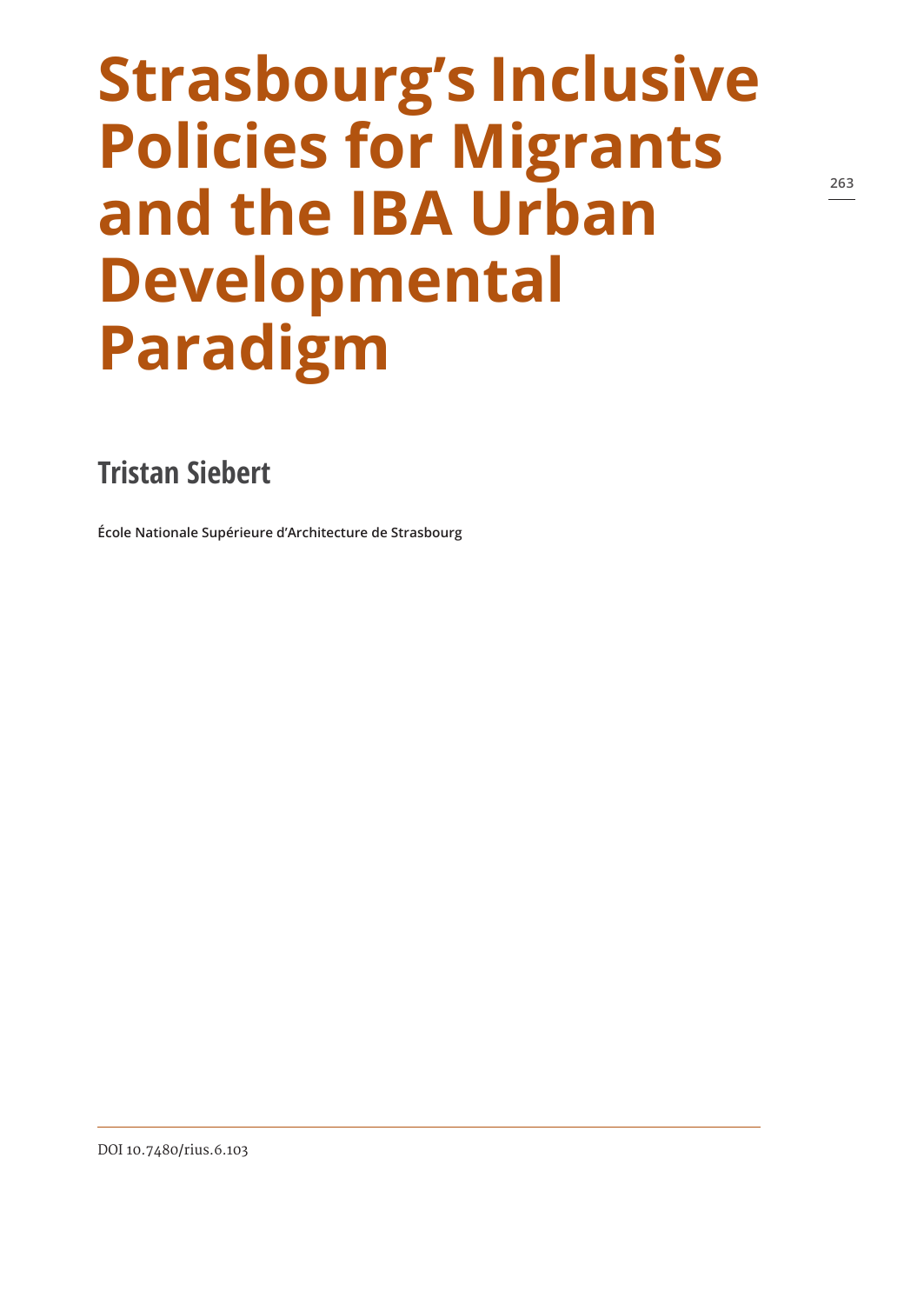## Abstract

The issue of limiting motorized traffic can sometimes generate unexpected problems. For example, the city centre of Strasbourg is crossed by a major motorway, which is constantly congested and polluted. This source of irritation is now at the heart of debates on urban planning. The public authorities wish to transform the route into a boulevard as well as to develop surrounding areas. Currently, the numerous vacant spaces around the transport infrastructure are used by various associations, whose right of residency is relatively unsettled. An increasing number of small illegal settlements can also be found here as well as in adjacent neighbourhoods. While the city council is implementing inclusive policies towards migrants, how can these issues be translated locally into urban planning tools?

Strasbourg is an important transit point for migrants between France and Germany. Further, due to its border location, the city has always been an important hub for the exchange of ideas; in particular, new concepts of urban planning find fertile ground here. In order to transform the motorway, the public authorities intend to implement the German urban development tool known as the International Building Exhibition (German: Internationale Bauausstellung or IBA). In the following, we examine the IBAs of Hamburg and Berlin in order to try to identify good practices which could inspire French town planners and elected officials. This study is conducted through the prism of Henri Lefebvre's book The Right to the City (1968).

#### **KEYWORDS**

IBA, Strasbourg, inclusive policies, migrants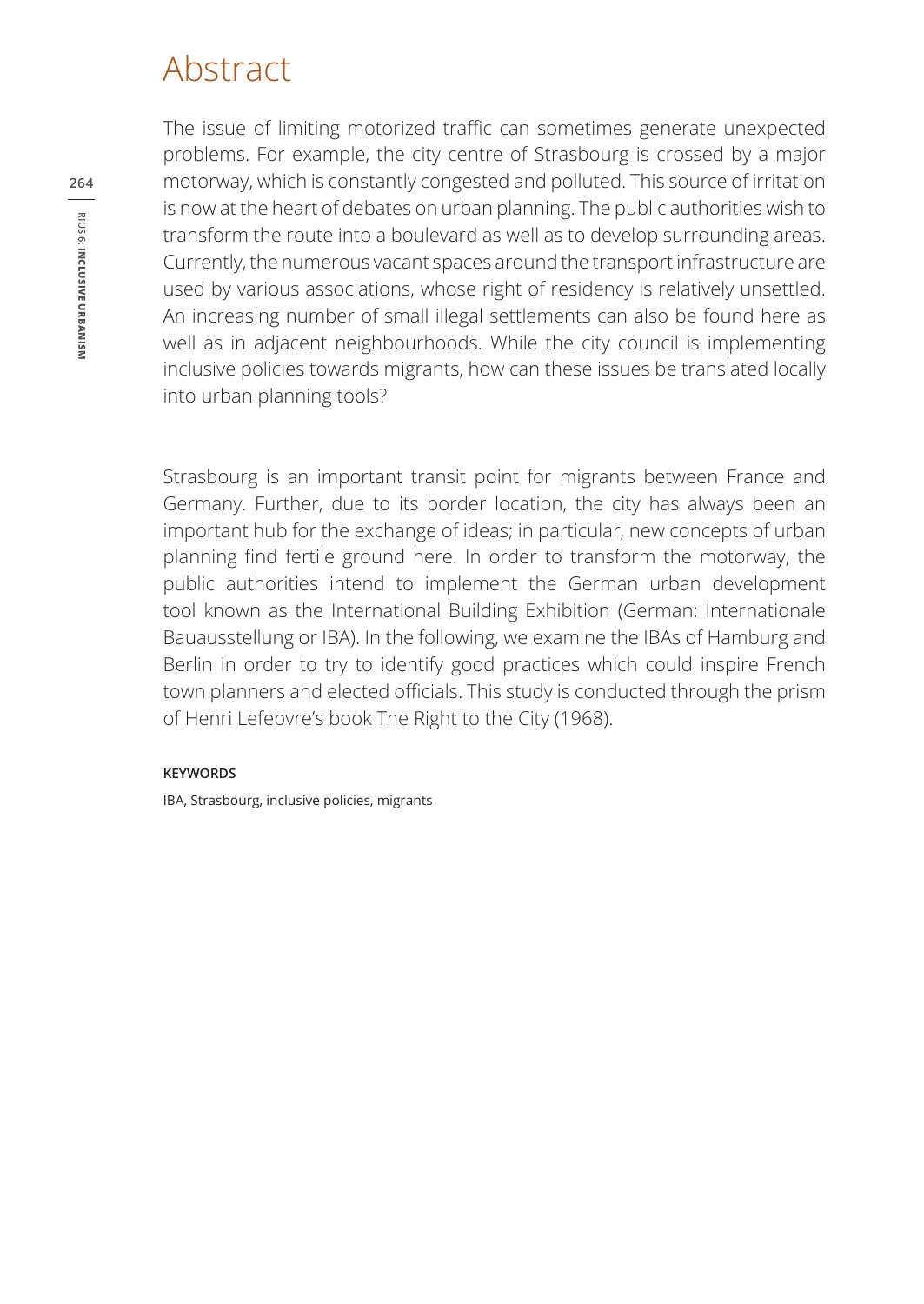#### **1. Introduction**

According to the Commission on Social Inclusion, Participatory Democracy and Human Rights of the United Cities and Local Governments organization (*Towards a World of Inclusive Cities 2013*)1 : "inclusion policies must guarantee universal access to basic services and the safeguarding of citizens' rights; they must be oriented towards the transformation of the social reality as dictated by the values of equity, solidarity and respect for differences." This organization defends the interests of local governments internationally by advancing a vision of urban development based on the principle of the *right to the city* while reconciling the "recognition of differences with the promotion of a coexistence based on common civic values."<sup>2</sup> In France, this concept appeared almost 50 years ago when Henri Lefebvre, who taught sociology in Strasbourg from 1962 to 1965, published his book *Le droit à la ville* (1968). Today we are witnessing renewed interest in this work as the paradigm of the neo-liberal city asserts itself. Of course, the world has changed a great deal since the 1960s, and urban planning is no longer solely the business of powerful public authorities; yet many of the questions raised in this famous essay are still highly relevant. Indeed, some specialists such as Laurence Costes invite us to re-read this work. In an article published in 2010 in the journal *Espace et Sociétés* entitled "Le Droit à la ville de Henri Lefebvre: quel héritage politique et scientifique?", she asserts that Lefebvre's work delivers an anticipatory vision. Indeed, the great sociologist developed an analysis that has on occasion proved perfectly correct. Firstly, he rigorously asserted that socio-spatial segregation would increase and cities would experience the growth of marginalized sectors. Secondly, he expected that new urban projects, and especially public spaces, would increasingly reflect standardized and codified uses. To face these challenges, the French philosopher and sociologist argued in favour of three rights. The first is the *right to difference*, meaning that several populations with disparate social and geographical origins can cohabit within the same neighbourhoods. Their presence, which should not be questioned by others, will necessarily lead to the mutual recognition of groups and balanced participation in public debate. Secondly, all inhabitants should enjoy a right to centrality. This means that everyone, especially individuals from the most deprived groups, has equal access to places of social, professional and intellectual opportunity. Here the main objective is the emancipation rather than the homogenization of society as well as to ensure that no one is subject to alienation. Thirdly, the author argues that we must challenge the understanding of urban planning as a matter for specialists, elected officials and special interest groups. This implies a *right to participate* in the debate on

<sup>1</sup> United Cities and Local Governments (2013), *Towards a World of Inclusive Cities*, UCLG Committee on Social Inclusion, Participatory Democracy and Human Rights, p. 11.

<sup>2</sup> ibid.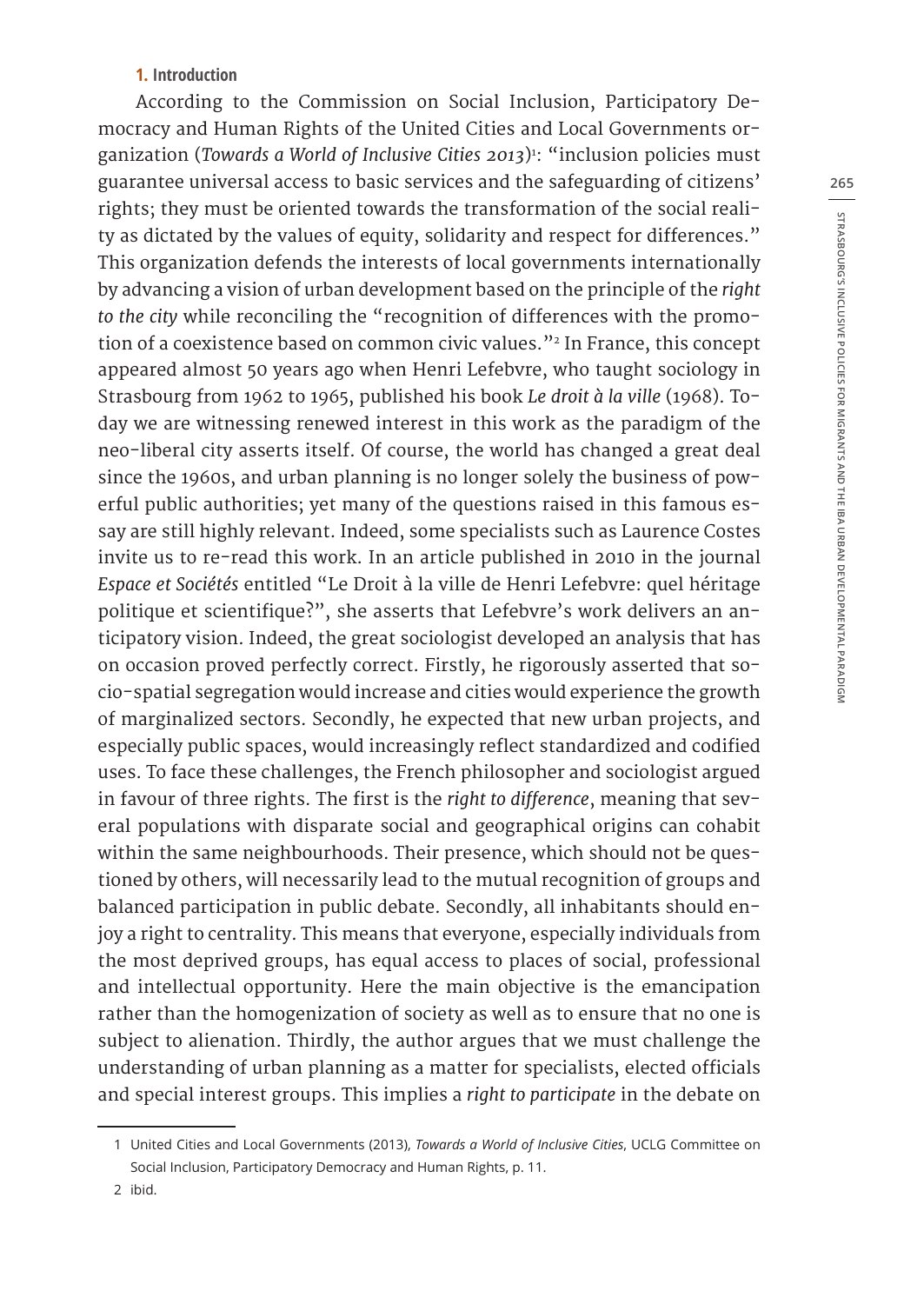the future of cities, in parallel with the development of a science of the city. Everyone must be able to get involved in the future of the city. In his theory, the author considers this right to be inseparable from the two previous ones.

Situations of confinement can be observed if these principles are not respected: some inhabitants find themselves trapped not only in their local neighbourhood but also by their social condition. Such conditions have been exacerbated in recent years as European countries have faced an influx of migrants, particularly into urban areas. Reception facilities have been overwhelmed, and the necessary conditions for development and emancipation are rarely met. While some local and regional authorities have endeavoured to assert their own humanist values, their actions have at times been complicated or even countermanded by other political decisions. Through the study of a practical case of the exclusion of migrant populations in Strasbourg, we will try to understand elements of this phenomenon. Just what are the dynamics of evolution, the risks and opportunities that make the city more inclusive for its new and marginalized inhabitants?

On 25 March 2019, some fifty years after the publication of *The Right to the City*, the City Council of Strasbourg adopted a "Manifesto for a dignified reception of vulnerable migrants". In so doing, this official seat of the European parliament wished to draw attention to an important issue. For the past few years, the city's ambition has been to embody the role of a "capital for human rights". The World Summit on Democracy is one of the spearheads of this ambition, reflecting the presence in the city of the European Court of Human Rights. Currently, the EU is facing major difficulties due to increased migratory pressures, exacerbated by the rise of far-right political parties. While some politicians seem to prefer to build walls, various cities leaders have affirmed their willingness to do the opposite. But just which concrete actions can be taken in the field of urban planning to realize these good intentions?

Today, there are a number of illegal migrant camps near the central motorway of the Strasbourg conurbation. In the medium term, it is planned to transform this transport route into a boulevard and to develop its surroundings into parks and new residential districts. Here, the important question is: How can we transform these marginalized sectors in an ethical and inclusive way? The municipal authorities are considering implementing project methods inspired by Germany's tradition of IBAs (International Building Exhibitions). But how can this urban planning tool be aligned with the desire to function as a European capital of human rights? Further, to what extent and how can the local authorities draw inspiration from previous IBAs for their own needs? In the following, we first discuss the challenges and actions undertaken by the city of Strasbourg in its policies towards disadvantaged migrant populations. We then consider the extent to which the project to set up an international building exhibition questions initiatives in favour of an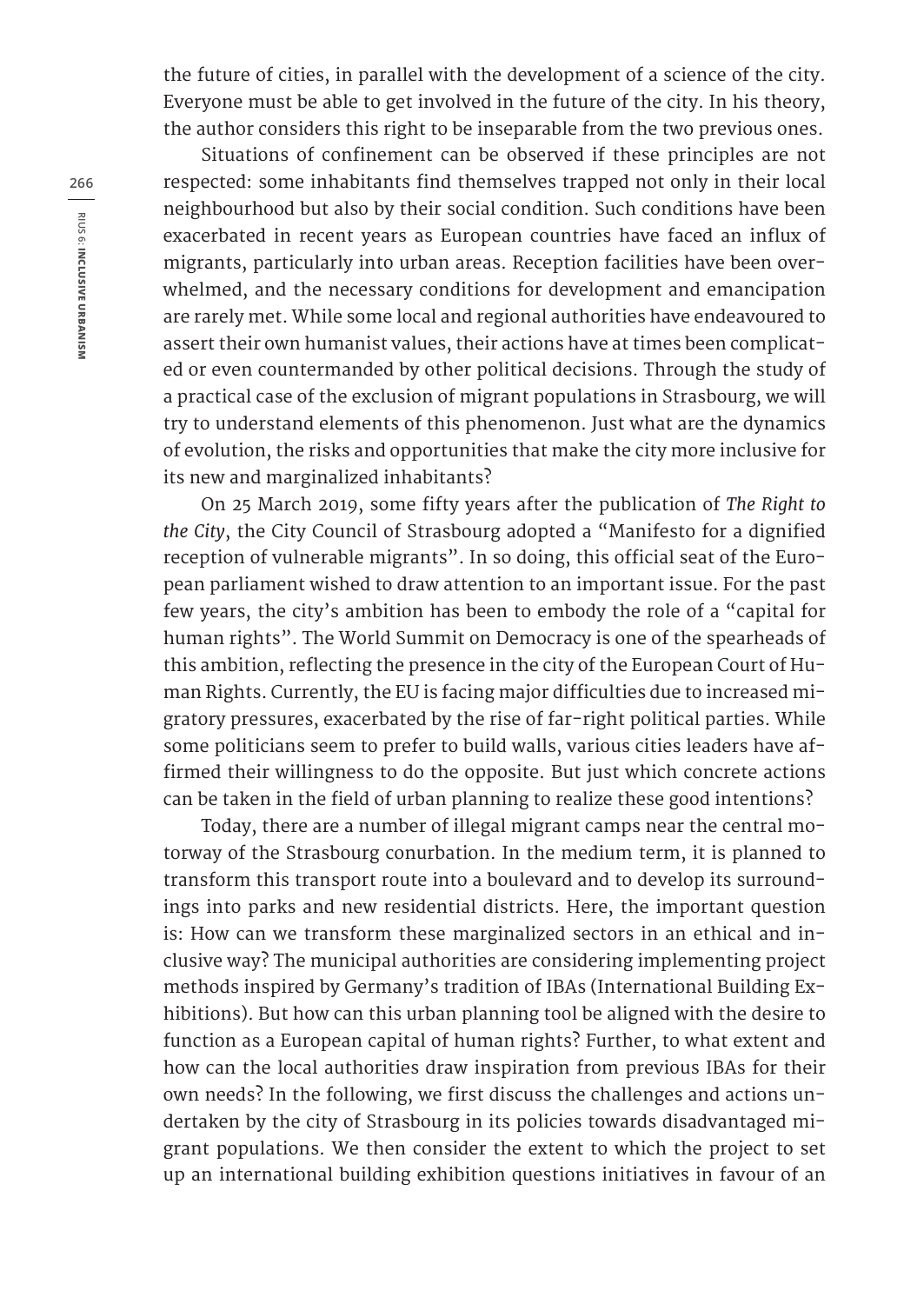inclusive city. Then we will try to identify which types of feedback (IBA Berlin and IBA Hamburg) could potentially be useful to Strasbourg. As the studied topic is at an early stage of development, we finally ask ourselves: what are the prospects for the city of Strasbourg?



**Figure 1.** Image on the walls of the so-called "city of human rights"; rue St-Michel (own picture)

**2. Strasbourg: portrait of an ambition to realize inclusive policies for migrants in precarious situations**

At first glance, Strasbourg can be considered a city with many assets. It is one of the administrative hubs of the European Union and is integrated into the famous urban corridor known as the "blue banana" megalopolis. Many positive indicators confirm a burgeoning local economy. In addition, it is one of the main French regions "for jobs created by foreign investment". The university is also recognized as the "second in France for the attractiveness of foreign researchers and scientific publications."<sup>3</sup> However, if we take a closer look, we see that this European capital is not free of the phenomena of exclusion. Indeed, an important issue is the marginalization of migrant populations.

<sup>3</sup> According to Eric Pilarczyk (2015), *Strasbourg, capitale européenne*, City of Strasbourg URL : https:// www.strasbourg.eu/documents/976405/1066267/0/2d9e9172-e58d-7564-ae0b-ba0d41718bff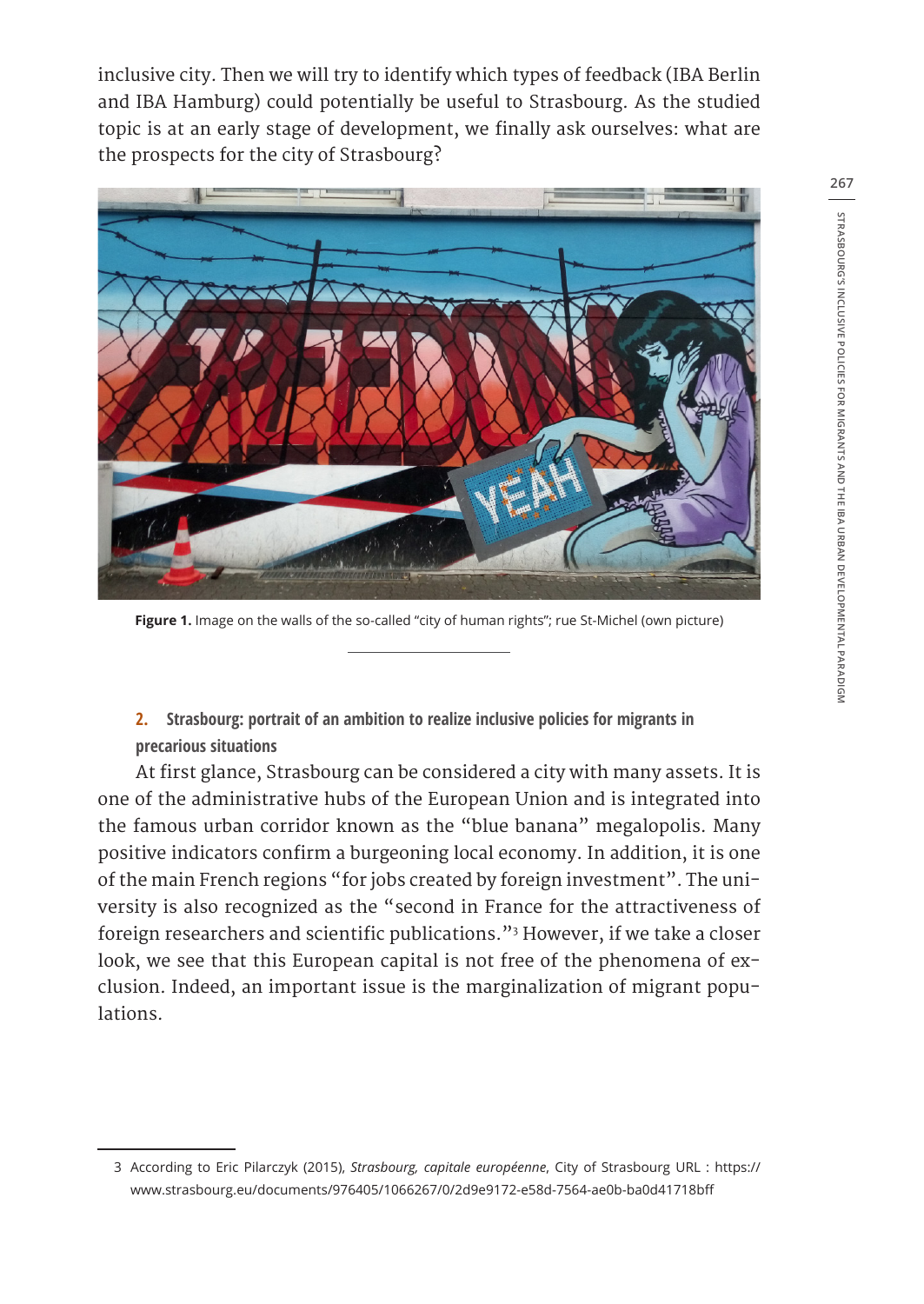Located at the border to Germany, Strasbourg is a major entry point to France.4 While there has always been a certain number of asylum seekers here, the metropolitan region saw a significant increase in the number of asylum applications in the period 2014-2018.5 Some official figures show an increase from 1,800 per year to 4,000. Recent data for the metropolitan region of Strasbourg (Département du Bas-Rhin) showed nearly 3,462 refugees<sup>6</sup> being cared for by state services<sup>7</sup>, most often in hotels or emergency accommodation. It should be noted that the city is confronted with the growth in informal settlements and migrant squats on its territory. Two new sites arose in the 2019, one of which is a migrant camp for eastern Europeans located in the Cronenbourg district (see Figure 2), where 190 people (including more than 60 children) found refuge in less than a month.<sup>8</sup> To relieve pressures on such sites, the state services carry out periodical evacuations. However, this is only possible if alternative accommodation is available. One such evacuation took place in October 2019<sup>9</sup>, after which the processing of asylum applications continued. In general, some people are escorted back to the border, while others are placed in detention centres before being evicted. For those who can stay, it is often the beginning of a long administrative process, and a succession of relocations. More recently, another phenomenon has appeared,

- 5 Figures provided by regional TV broadcaster FR3 on its website, Marie-Christine Lang, 02/10/2019, URL:https://france3-regions.francetvinfo.fr/grand-est/bas-rhin/strasbourg-0/strasbourg-campements-migrants-se-multiplient-hebergement-urgence-ne-suit-pas-1731081.html).
- 6 In 2019, the state allocated more than 23 million euros to help migrants; Communiqué de la préfecture du Bas-Rhin (22 /10/2019), *Strasbourg: le campement des Ducs d'Alsace démantelé, la préfecture promet des solutions adaptées à chaque personne*, DNA, URL : https://www.dna.fr/actualite/2019/10/22/ strasbourg-le-camp-des-ducs-d-alsace-a-nouveau-demantele.
- 7 Alongside the different public services, there also exists: Direction départementale de la cohésion sociale (DDCS) and the Office Français de l'Immigration et de l'Intégration (OFII). The different roles are to "take care of the integration of migrants during the first 5 years of their stay in France. The OFII's other tasks include managing professional and family immigration procedures, managing the national reception system for asylum seekers, providing return and reintegration assistance as part of solidarity development, and combating illegal work." OFII website URL : http://www.ofii.fr/qui-sommes-nous/ nos-missions.
- 8 Marie-Christine Lang, *Strasbourg : les campements de migrants se multiplient, l'hébergement d'urgence ne suit pas*, FR3 Alsace, 02/10/2019, URL : https://france3-regions.francetvinfo.fr/grand-est/bas-rhin/ strasbourg-0/strasbourg-campements-migrants-se-multiplient-hebergement-urgence-ne-suitpas-1731081.html.
- 9 ibid. Communiqué de la préfecture du Bas-Rhin (22 /10/2019).

<sup>4</sup> Before continuing, it is necessary to give a definition of the term "migrant". According to the United Nations, this is "any person who has resided in a foreign country for more than one year, regardless of the causes, voluntary or involuntary, of the movement, and regardless of the means, regular or irregular, used to migrate." (United Nations website https://refugeesmigrants.un.org/fr/d%C3%A9finitions) There exist some particularities in the French case. While the government issues estimates of the number of people without a residency permit as well as the number of naturalized persons, it has been strictly prohibited since the end of the Second World War to gather statistics on the basis of ethnicity.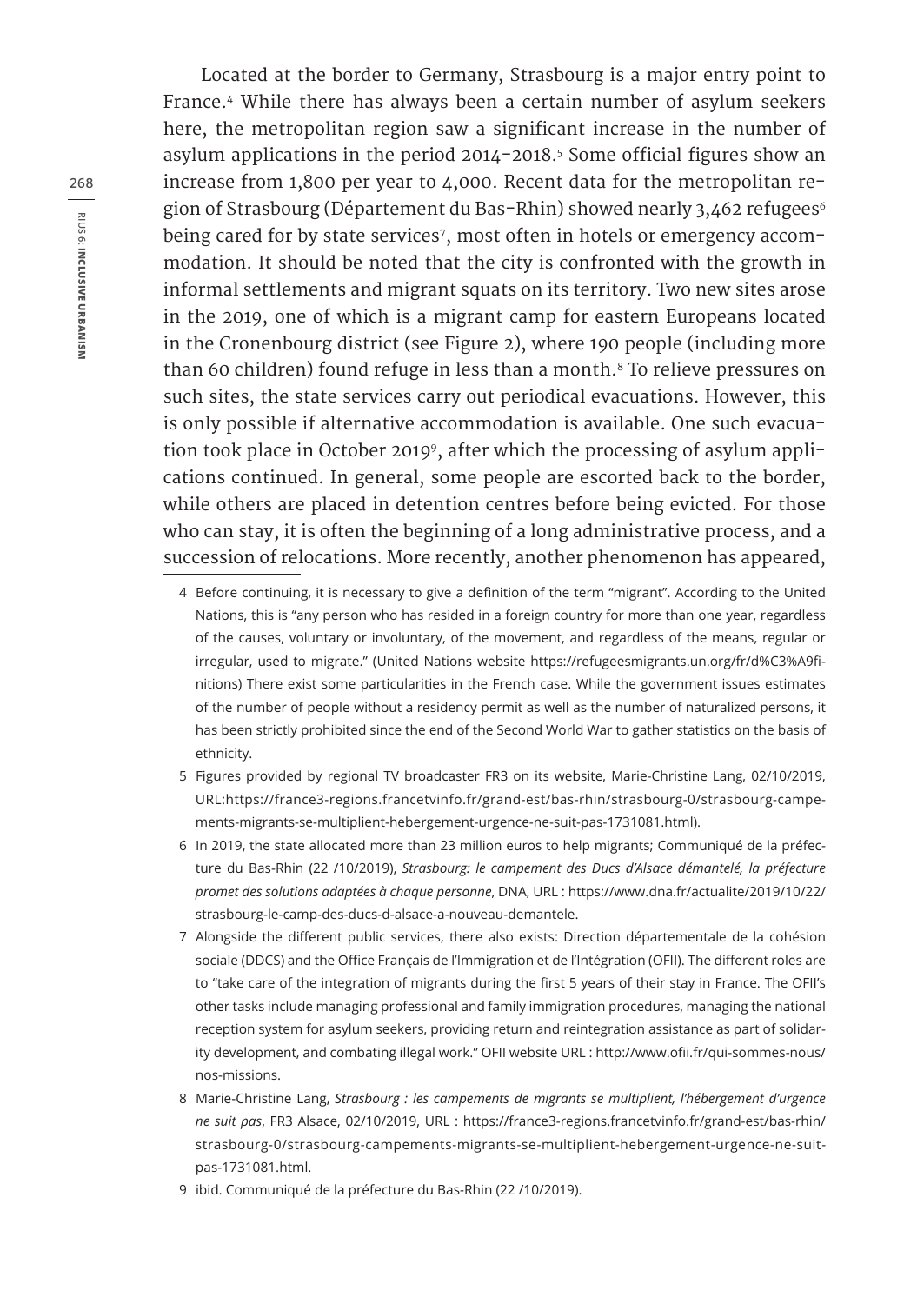namely citizen's initiatives providing assistance to migrants. Activists have illegally occupied buildings (often abandoned for several years), thereby confronting the city authorities with the issue of squatting. For instance, we can mention a case study concerning the former Grüber breweries. After these buildings were purchased by the city to provide public services, construction work was delayed. In the Koenigshoffen district, a non-registered charity transformed one former brewery building into a reception centre that also provides some services.<sup>10</sup> The site, which offers accommodation to homeless people, is regularly targeted by racist slogans on the walls. In addition to the provision of public services, the city of Strasbourg is not passive in the face of these various challenges. Many NGOs and public institutions are working together to welcome and integrate migrant populations. For example, the university is helping to teach the French language in order to facilitate the immigration process. Nevertheless, the large number of partner structures is significant. For the city, the overall management of the migrant population is complex. It is necessary to coordinate many different activities. In order to try to improve the collaborative work of 36 different actors $11$ , the municipality decided to implement a common charter of values and an action plan for public services. In addition to the passage of migratory flows, the city is also a place of settlement. In this regard, the municipality has decided to consolidate all its actions aimed at welcoming vulnerable migrant groups. When the Manifesto presented to the Strasbourg City Council in March 2019 was adopted, a number of points were discussed. The Charter is organized along several axes, including commitments to meet basic needs (food, housing and health) as well as to raise awareness among residents of the challenges of migration such as the dangers of illicit border crossing. The keyword of this strategy is social inclusion, which constitutes a major pillar of urban policy. According to the European Commission, social inclusion is a process "enabling people at risk of poverty and social exclusion to benefit from the opportunities and resources necessary to participate in economic and social life, enjoying a lifestyle considered normal in the society in which they live."<sup>12</sup> To achieve this objective, a series of concrete measures are being taken. In particular, the city is committed to ensuring that non-French speakers have a dedicated interpreter in order to promote access to legal assistance and food as well as to provide information on hygiene and health. Several actors are involved, for example *Médecins du Monde* and *Migrations Santé Alsace* for healthcare, the *Service Intégré d'Accueil et d'Orientation* for shelters and the *Cimade*, which provides legal assistance to foreign refugees. In addition, the city wishes to

<sup>10</sup>Hélène Janovec, (31/07/2019), *La vie s'organise au nouveau squat Gruber*, Rue 89 Strasbourg, URL: https://www.rue89strasbourg.com/la-vie-sorganise-au-nouveau-squat-gruber-deja-complet-158391.

<sup>11</sup>City of Strasbourg (March 2019), *Manifeste pour un accueil digne des migrants vulnérables Strasbourg, ville-hôspitalière*, p. 13.

<sup>12</sup>Idem. p. 7.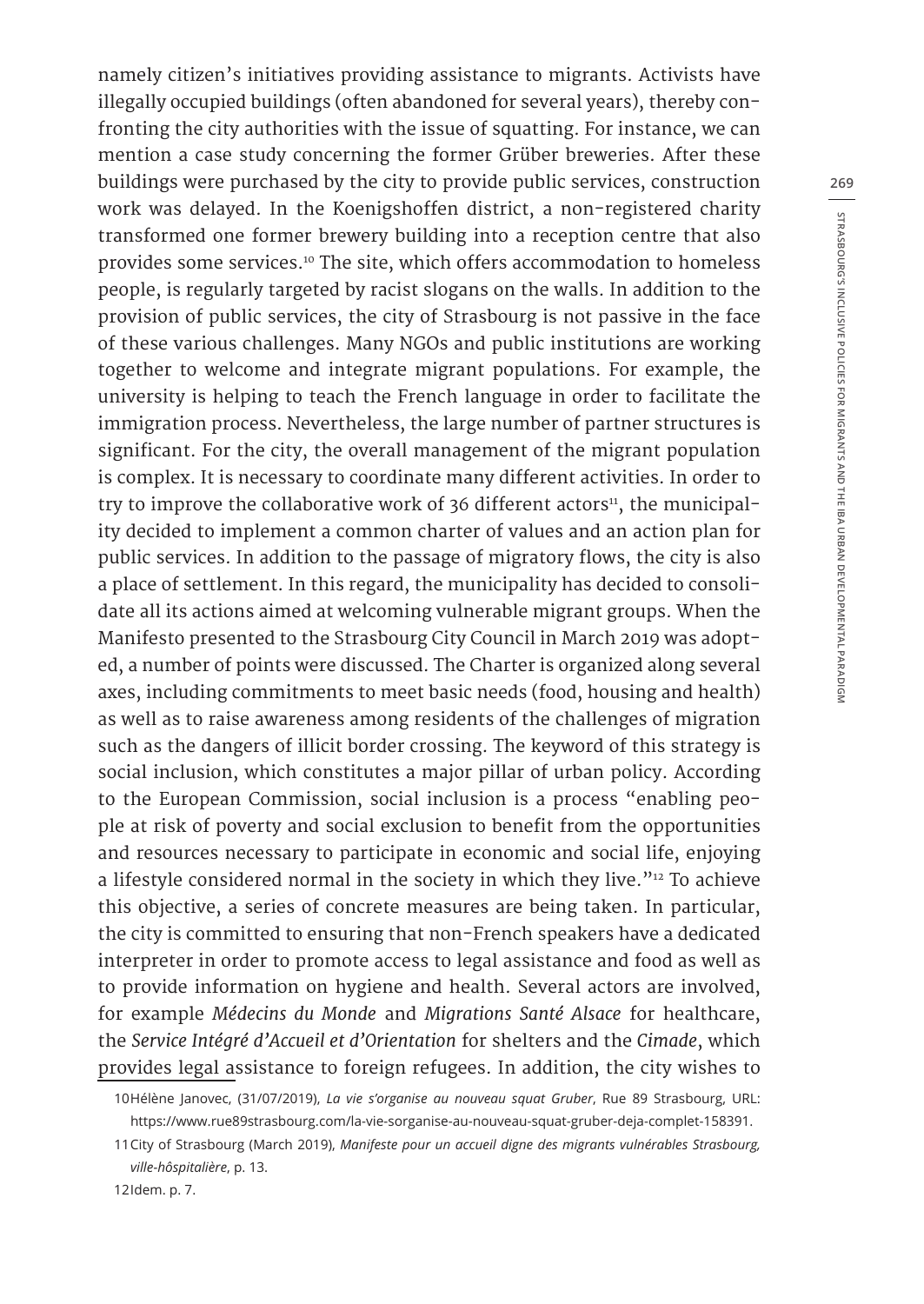promote the social and professional inclusion of migrants (*Migreval* project) by offering university scholarships to young people without diplomas as well as to provide civic education. A further action is to implement measures to raise the general awareness among ordinary citizens of the problems faced by these vulnerable groups. Another interesting measure can be mentioned, namely a call for projects aimed at encouraging bottom-up initiatives. Here the term "bottom-up" implies that such initiatives are not implemented by public authorities. Projects can be eligible to receive funds of up to 50,000 euros.13 Particular measures are, for example, a project to improve refugee accommodation with the support of associative actors and hosted by a landlord.



**Figure 2.** Around the motorways, i.e. between the city centre and district of Koenigshoffen, important vacant spaces are served by a "charity cluster" composed of a network of associative structures (own map).

<sup>13</sup>City of Strasbourg, DIAIR, (2019), *Appel à projets "Mobilisation citoyenne pour valoriser la place des personnes bénéficiaires d'une protection internationale dans la Ville de Strasbourg*", p. 5.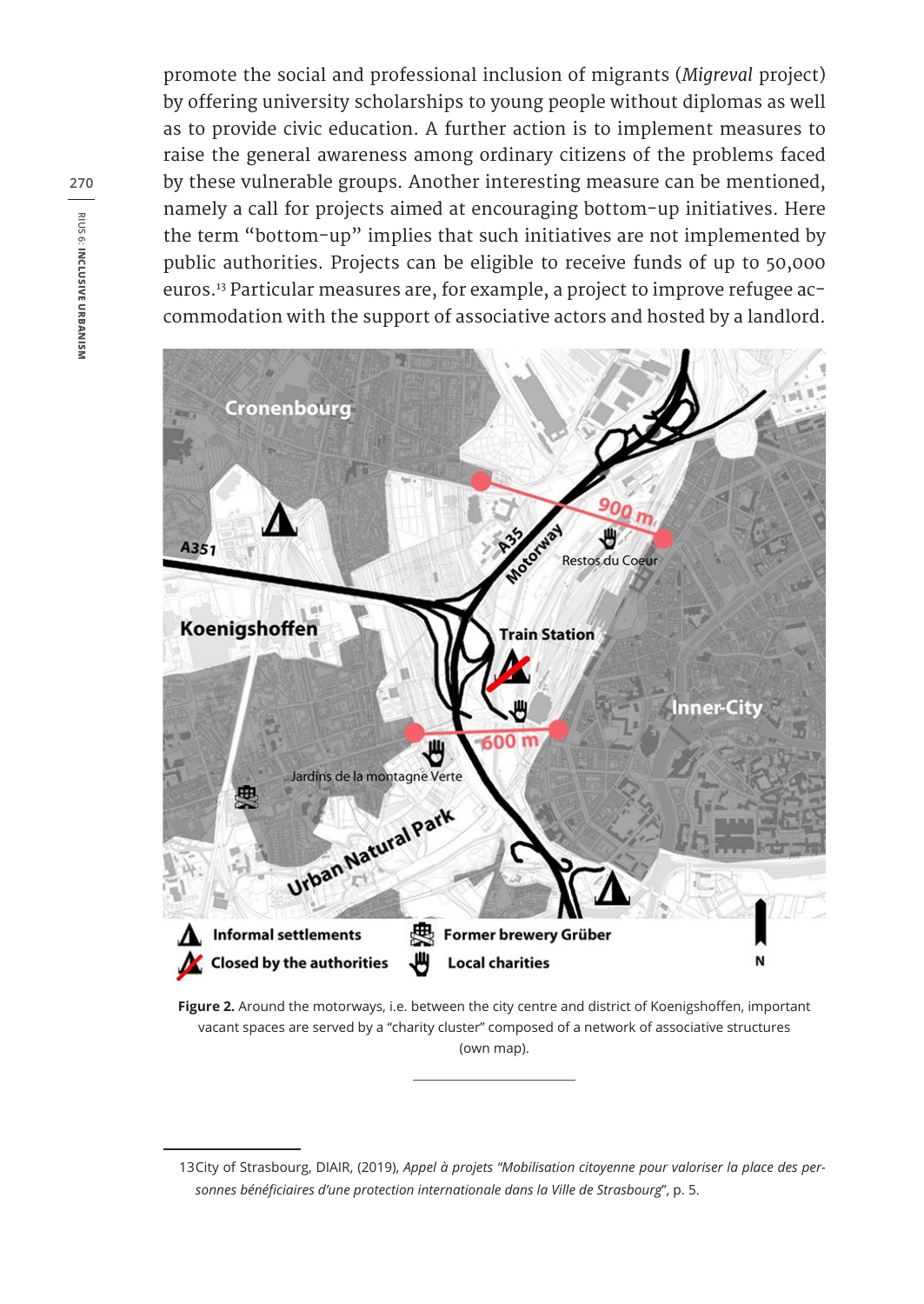In a similar vein, the city wishes to promote volunteer work by Strasbourg residents. A further aspect is the implementation of inclusive measures to encourage professional, artistic and sporting encounters between residents and refugees. As this process is recent, there is as yet no assessment on the efficiency of the realized actions. However, in the following we will try to understand how these could influence other areas of public action. As an example, we take planning processes for urban projects. The actions taken by the city of Strasbourg are commendable in creating a welcoming city for migrants. However, it must be understood that the question of Lefebvre's *right to the city* goes further.14 It is not just about organizing calls for projects and public consultations; fundamental is also the ability of the most vulnerable people to grasp the issues at stake in the public debate. We will investigate the phenomena of marginalization near Strasbourg city centre and determine which potential resources and non-governmental actors could provide a basis for an inclusive strategy aimed at integrating migrants.

**3. The surroundings of the urban motorways: areas of marginalization or of opportunity?**

In addition to discussing the policies carried out by the city authorities, it is first necessary to comprehend the location of migrant camps and squats as well as the places where the homeless gather, all of which are located near Strasbourg's various urban motorways (see Figure 2). These sectors and surrounding neighbourhoods host a large number of migrants, both legally and illegally. Due to its status as a border city (formerly surrounded by medieval ramparts), many interstitial zones long remained unbuildable in Strasbourg. A series of motorways was built in these vacant spaces from the 1960s onwards. In addition to creating a physical barrier between inner-city neighbourhoods, these developments generated many residual spaces in the immediate vicinity of the city centre. According to researcher Catherine Sélimonovski, such transport routes are markers of exclusion. In an article entitled *La frontière de la pauvreté à Strasbourg*15 published in 2004, the geographer already highlighted the significant income disparities between residents in the core urban area and those in peripheral sectors. In particular, it is possible to superimpose the location of the previous fortifications (replaced by the A35) onto maps showing differences in income and access to jobs. Lower-class districts close to the transport infrastructure are "landlocked" and suffer high levels of pollution. However, the existence of such residual spaces also brings some benefits. Specifically, they constitute resources for a more inclusive city, encour**271**

<sup>14</sup>Note that while migrants were certainly not central to the demands in the 1960s when Lefebvre formulated his thesis, today they can be assimilated to vulnerable populations.

<sup>15</sup>Sélimanovski C. (December 2004), La frontière de la pauvreté à Strasbourg (The border of poverty in Strasbourg). In: Bulletin de l'Association de géographes français, 81e année. Les frontières dans la ville / Problématique urbaine en Suisse, sous la direction de Jean-Luc Piermay et Rita Schneider-Sliwa. pp. 498-508, DOI : https://doi.org/10.3406/bagf.2004.241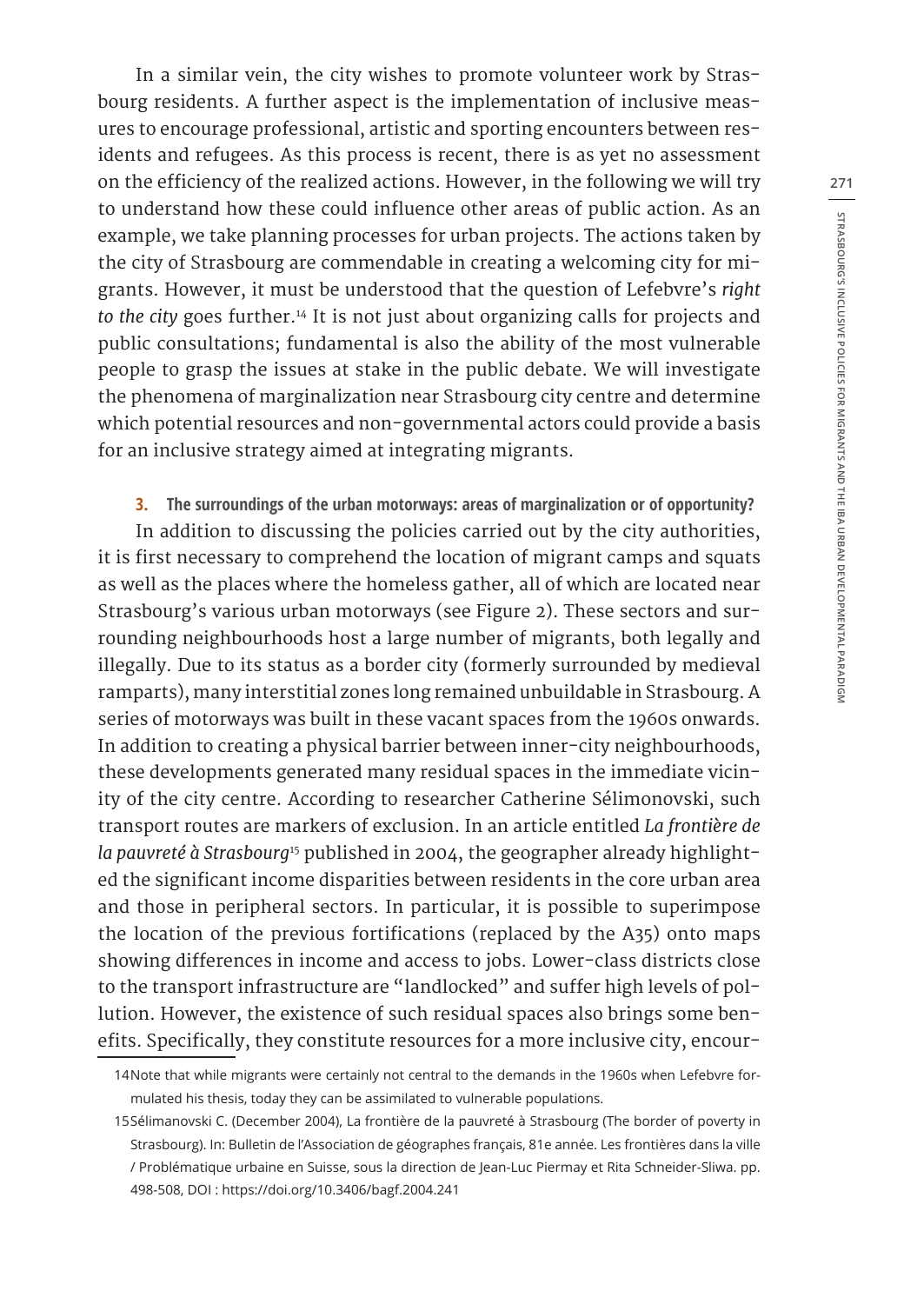aging local charities to settle due to the practical location near the inner-city. The most attractive feature, however, is the low rents of these public plots of land (mostly owned by municipality). Here we can find charitable restaurants (such as *Resto du Cœur*) as well as housing for the homeless. Another important example is the urban agricultural association *Jardins de la Montagne Verte*, which employs people who are marginalized and excluded from the labour market; these are often migrants, hired for the market gardening of organic fruit and vegetables in the city as well as for canning and carpentry. Over one decade, around 1,800 people have benefited from an integration contract.<sup>16</sup> At the same time, the financial situation of such associations is not easy: in 2010 a major social movement (of about 1,000 to 1,500 people) expressed dissatisfaction with the decline in state subsidies $17$ ; many members of local associations were present. For the past few years the situation has changed. In particular, there is now a general appreciation of the need to transform the motorways in order to reduce the level of pollution and traffic as well as to bridge the gaps between the various districts of the Alsatian metropolis. Every day 160,000 vehicles cross the city via the motorway system.<sup>18</sup> Because of frequent urban congestion, the metropolitan council members wish to reduce the traffic load by turning the motorway into a metropolitan boulevard.<sup>19</sup> Beyond the problems of pollution and traffic jams, the A35 acts as a barrier between the different parts of the urban settlement. One possible (negative) repercussion of improving living conditions in those sectors would be to encourage the process of gentrification. Will the poor inhabitants of these neighbourhoods, especially the homeless and migrants, be chased away by rising land prices? Such transformative processes could potentially have huge impacts on such areas of the city. The main question is to determine whether associations can continue their work to integrate people suffering exclusion. The sale of their premises, which are very close to the city centre, could potentially offset the cost of infrastructure transformation. Clearly, this important aspect should not be ignored in the inclusive policies already drawn up by local decision-makers. While this project is still in the exploratory phase (and

<sup>16</sup>Poure, C. Ruiz Suri, V. Biehler, C. (29/06/2013), *Les Jardins de la Montagne Verte : 10 ans au service de l'insertion*, FR3 Alsace, https://france3-regions.francetvinfo.fr/grand-est/2013/06/29/10-ans-de-reinsertion-aux-jardins-de-la-montagne-verte-279621.html.

<sup>17</sup>W. p (01/12/10), *Des chantiers d'insertion échaudés par le gel des aides*, 20 Minutes.

<sup>18</sup>The expressways are twenty minutes' walk from the cathedral spire. Website of the local newspaper www.DNA.fr, 1 March 2013, URL: https://www.dna.fr/economie/2013/03/01/l-a-35-a-strasbourg-160- 000-vehicules-par-jour-10-de-poids-lourds.

<sup>19</sup>The main topic of this initiative is to turn Strasbourg's main motorway, the A35, into a boulevard. This project aims to reduce the level of fine particles in the atmosphere, which is substantial in the city and its periphery due to the large flow of trucks crossing Alsace every day. Following the construction of a controversial road bypass, the municipality also intends to explore other ways of reducing the flow of private traffic. As the project is very complex, it will be subject to widespread consultation with all the stakeholders.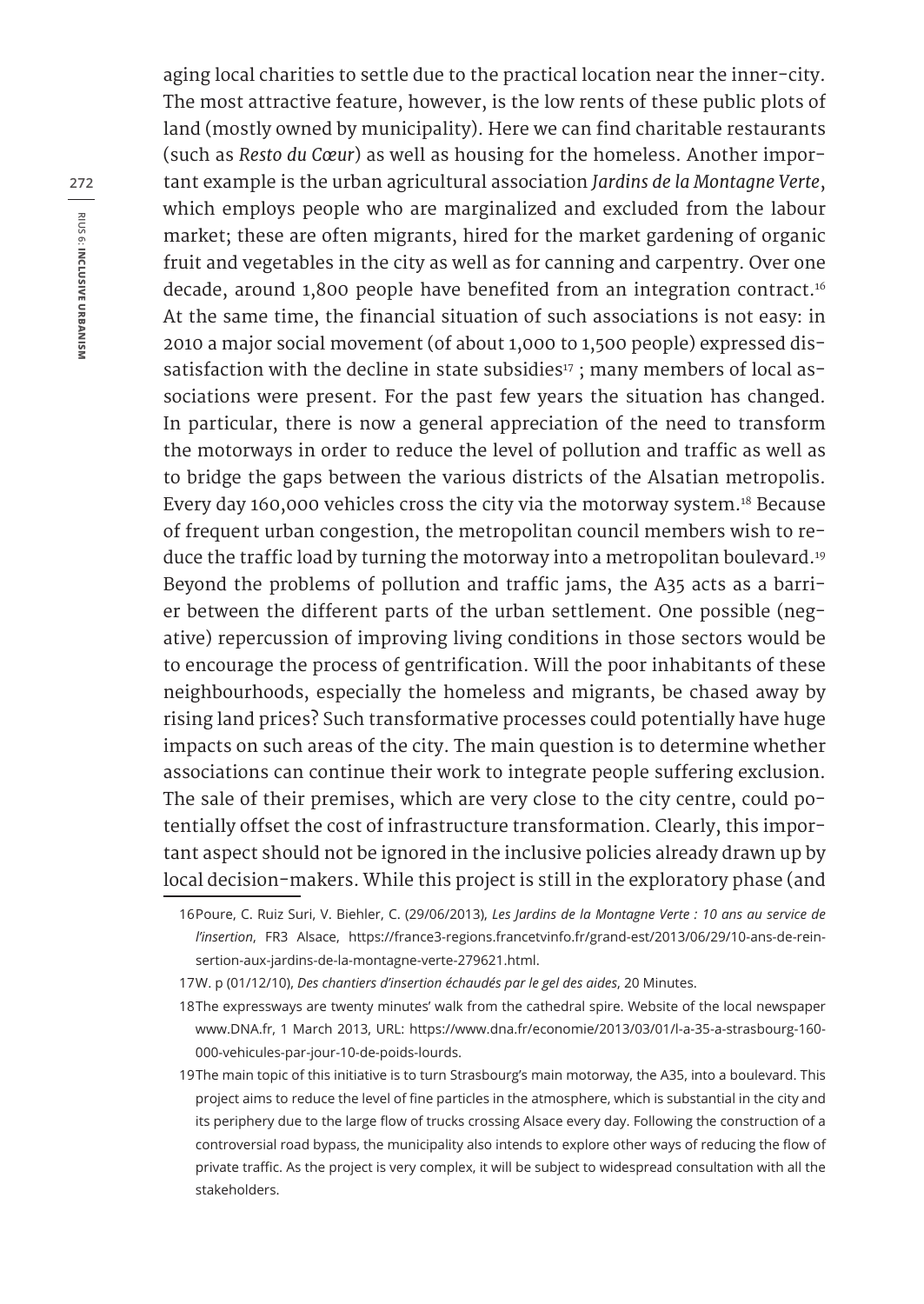in any case will only be implemented after the 2020 elections), it is timely to investigate the implications for specific areas in the metropolis.



**Figure 3.** Areas near the motorway that formerly hosted illegal camps are now fenced off to prevent new settlements (own picture).

#### **4. An IBA to transform the motorways and their surroundings?**

It is important to consider which methods the city will use to transform the transport infrastructure and surrounding areas. In 2017 a budget of nearly  $204,350$  euros was approved<sup>20</sup> to finance a study on the accompanying measures required to transform the A35 into a boulevard. According to the city council's decision of 3 March 2017, the purpose of this urban development study is to "reflect on the proposed project to transform this infrastructure in order to facilitate its urban integration and limit its disturbance in terms of noise and pollution." This financial commitment also officially marks the launch of a period of reflection on the opportunity to implement a multi-year urban process inspired by Germany's IBAs (International BauAusstellung). Widely known in Germany, the urban development tool of the IBA has drawn attention around the world. As town planning practitioners around the country face calls for change, Strasbourg is not the only French city to be inter**273**

<sup>20</sup>Budget agreed by the *Deliberation at the Eurometropole Council* held in Strasbourg on 3 March 2017; the sum includes an expected 50% subsidy from the national government.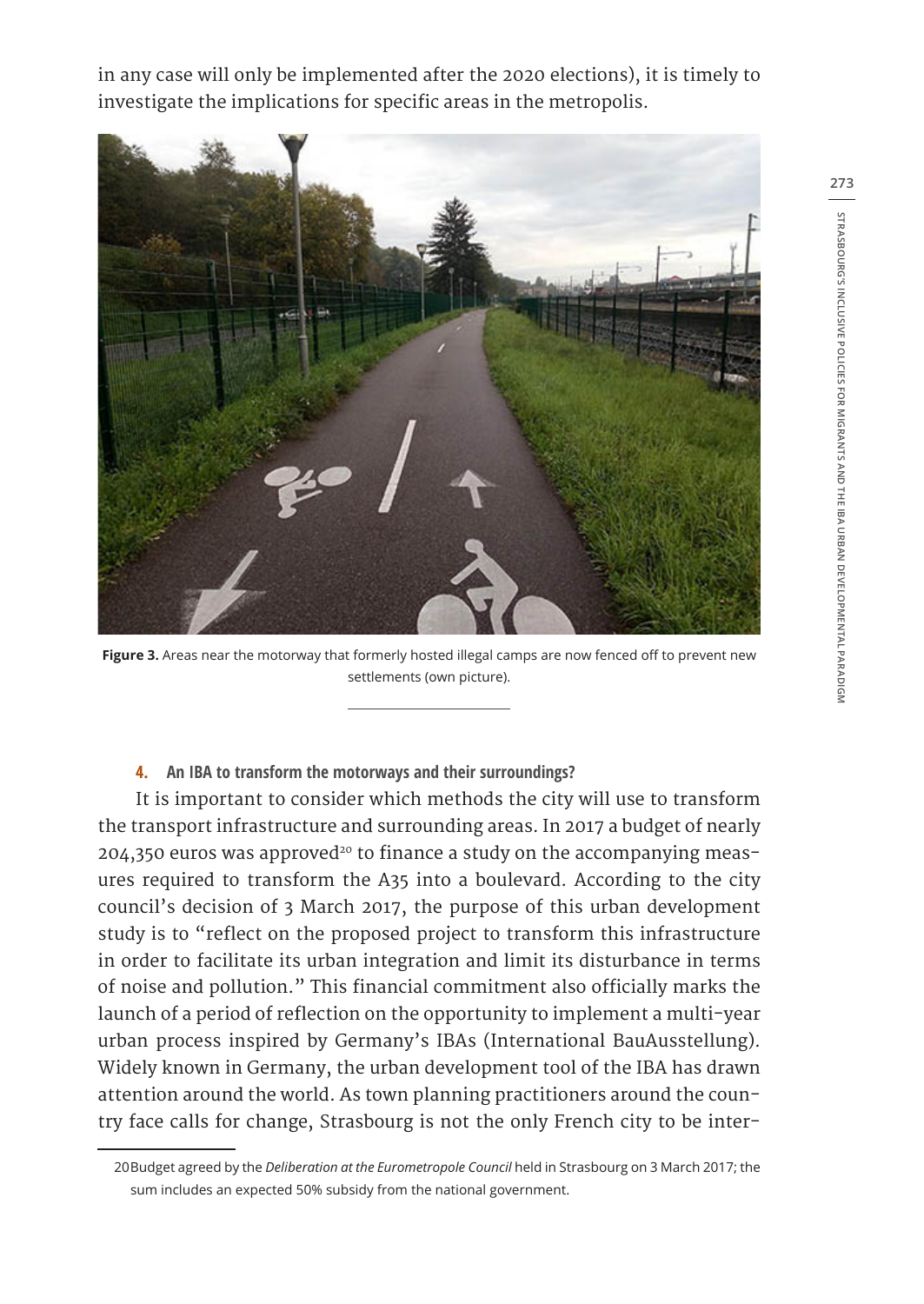ested in establishing an IBA. In the context of decentralization, some local authorities have been inspired by federal countries such as Germany to set in motion a reform agenda aimed at fostering sustainable development. For example, the DGALN<sup>21</sup> set up the EcoCités programme (originally a government initiative that arose within the "Grenelle de l'environnement" multi-party debate). Here the aim was to promote and subsidize the implementation of sustainable development strategies in French urban areas by setting up exemplary ecodistrict projects. While these initiatives are still mostly ecological projects, a social dimension is not excluded. According to the urban planner Bruno Yvin, we can go further and "draw a parallel with the German International Building Exhibition (IBA), which is also an instrument for financing innovative projects within a strategic framework similar to that of EcoCités."<sup>22</sup>

It should be said that this idea of setting up an IBA is not completely new. At least a decade ago the idea of a potential implementation became increasingly attractive for some urban planning theorists and practitioners. One of the first articles on this topic was published during international consultations for the major development project *Le Grand Paris* (Lecroart, Palisse & Beltrando 2009).<sup>23</sup> The limited time for action was particularly highlighted. Furthermore, the authors extolled the idea of coordinating diverse projects driven by the same philosophy. In their report, the urban planners also mentioned that it would help French cities to stimulate their local dynamic forces. The aim is to build, step by step, a vision of the city's future that could be shared with a wide group of political decision-makers. On the one hand, the timelimited steering structure may be viewed as a guarantee of independence from the usual structures of urban planning. IBAs can ensure a kind of "escape from monotony" (in German: *Flucht aus dem Alltag*) by avoiding conventional ways of conducting town planning. The call for proposals for an IBA is the perfect opportunity to set up an independent office to oversee the entire process of selecting, qualifying and supporting projects from the original idea through to implementation. It is expected that this will also generate innovative and creative solutions by means of, for example, forums, safety audits and urban planning workshops. In addition, this process can enable and support horizontal management for the city. Indeed, decision-making in most IBAs is run collectively with actors and research planners from other countries or regions. This guarantees a certain neutrality for arbitrations. Moreover, the executive staff of the IBA office can play a mediating role between the different actors to help ensure better coordination between institutional

<sup>21</sup>The (National) Directorate of Housing, Town Planning and Landscapes. There is a partnership with the German Ministry of Construction to promote the exchange of experience and the tool of the IBA.

<sup>22</sup>EcoCité official website (July 2018), *Préfiguration d'une approche IBA pour les EcoCité*; retrieved from URL: http://www.ecocites.logement.gouv.fr/prefiguration-d-une-approche-iba-pour-les-ecocites-a171.html

<sup>23</sup>Lecroart, P. Palisse J-P. Beltrando, Y. (July 2009), *Initier des projets métropolitains: l'IBA, une pratique féconde* , Note rapide, n° 478, IAU îdF.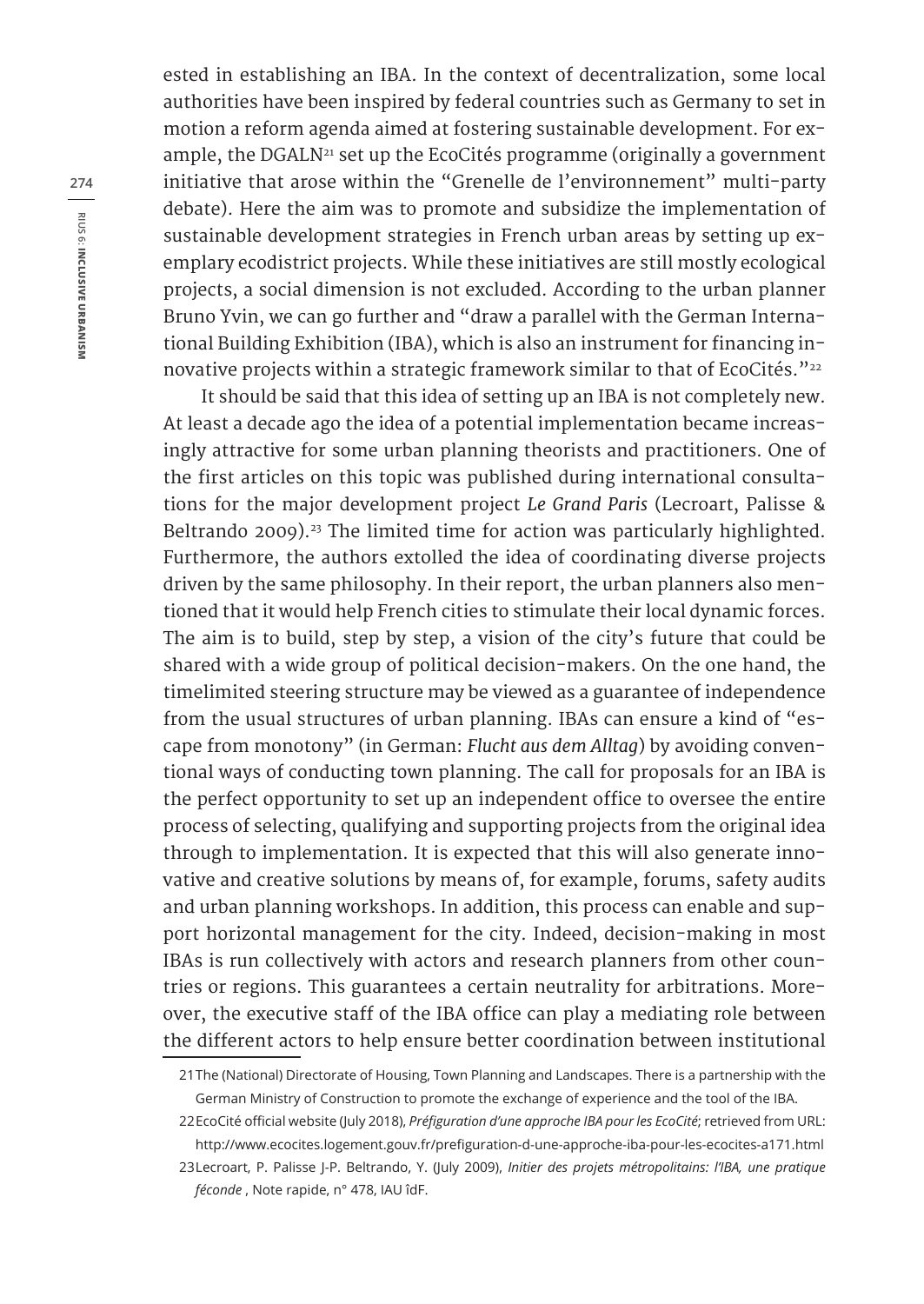structures and citizen associations. This can prove highly beneficial by taking account of broader themes such as urban planning, art, architecture, the environment, the economy, and social concerns.

To conclude this point, we can ask: What are the opportunities and good practices that could be implemented in this territory? What strategies could be put in place to strengthen the city's action on inclusive policies? In the case of Strasbourg, the initiative to transform the motorway presents challenges to the provision of services for vulnerable migrant populations. To better understand these challenges, we will attempt a forward-looking comparison. As the project of implementing an IBA in Strasbourg is still at the study stage, there are no concrete results to fall back on; rather, we must consider whether the choice of method could potentially bring added value to existing processes. So just what are the good practices that could inspire Strasbourg? What can we learn from Germany?

### **5. Learning from Germany: what are the good practices for an inclusive city project in Strasbourg?**

In his book *Le droit à la ville* (1968), Lefebvre claimed that the proletariat would become engaged in urban planning issues and challenge the principles of territorial segregation. Yet, according to Laurence Costes (2010), social demands have subsequently been more concerned with the employment conditions of the working classes, such as expressed during the protests of May 1968. Nevertheless, many social experiments emerged in the decades that followed. The processes implemented in West Berlin from 1979 to 1987 in the framework of an IBA are of particular interest due to the scale of the intervention, the number of implemented measures and the large group of actors involved.

For a better understanding, let us consider the origin of these multiyear urban development processes. The very first IBA was launched in the city of Darmstadt back in 1901. While these innovative urban renewal projects were for many years restricted to Germany, today they are gaining popularity elsewhere; for example, there have been IBAs in countries such as Austria (Vienna), Switzerland (Basel) and the Netherlands (Maastricht). More than an architecture biennale, the IBA is truly a tool for cities and regional authorities to promote and experiment with new kinds of architectural and urban design.

The workings of an IBA are interesting because everyone involved develops their own strategies and ways of sourcing funding. Every management strategy, site selection process and implementation process is unique. Some piloting structures for IBAs are run by associations, for example in Basel; in Hamburg and in the Ruhr, on the other hand, we find a public Urban Development Company (GmbH). In the first case, an assistance and consulting structure for project management helps to raise funds for the implementation of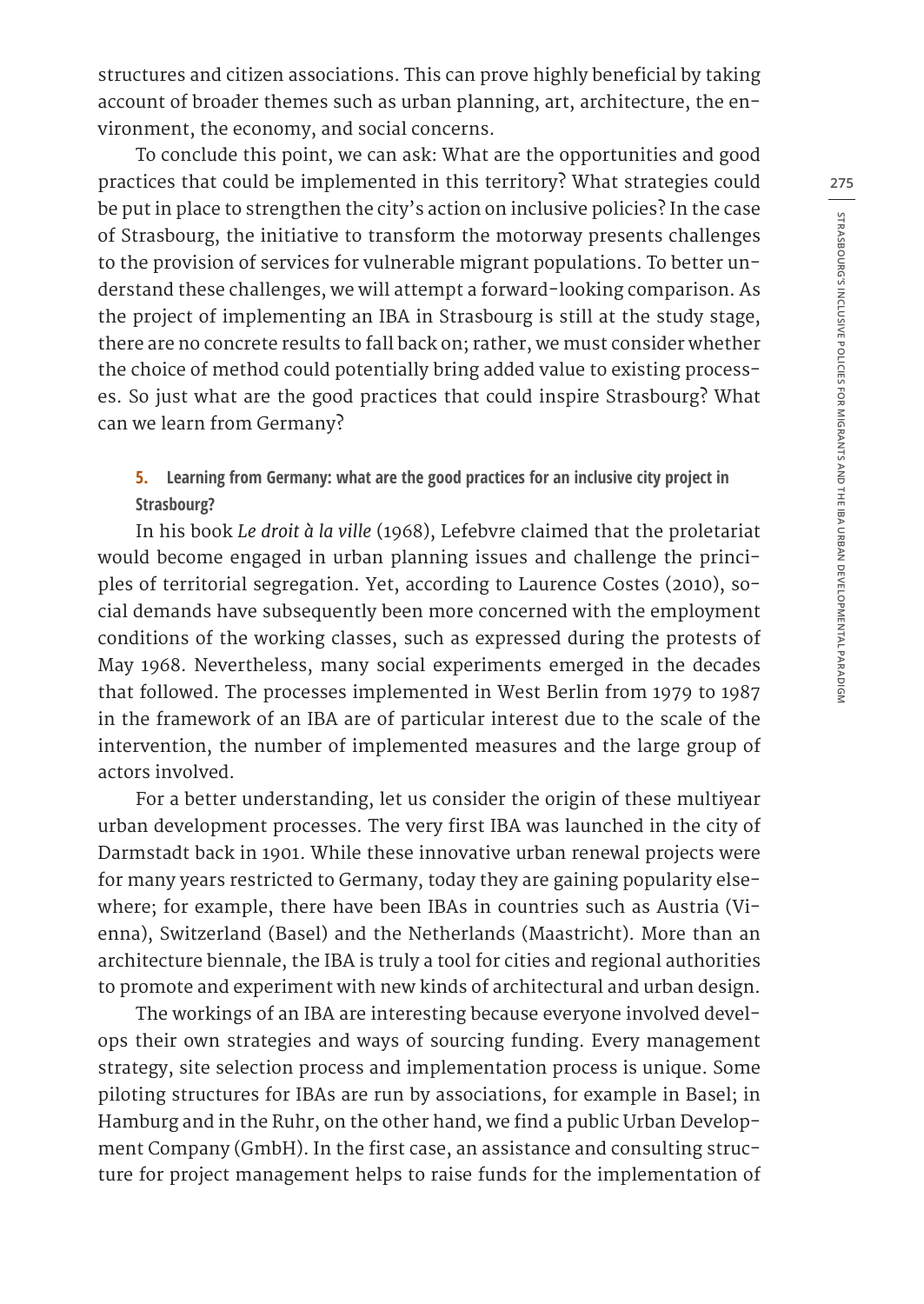architectural projects as well as to suggest potential partnerships; in the latter, an urban developer is directly (and financially) involved in the process. These differences are not driven by chance. Rather, the working methodology is set by a precise political agenda. The main idea is not to *replace* existing planning structures but to make them work *more efficiently*. Most importantly, decision-makers should be inspired to imagine more suitable governance structures and tools to transform urban development. When cities or shareholders in metropolitan regions choose to declare themselves initiators of an IBA, the underlying motivation may be to increase their prestige. Indeed, there is currently a fad surrounding this kind of process, which can be viewed as a form of marketing. The risk here is of making IBAs less substantive and innovative.

It must be noted that IBAs have evolved a great deal over the course of the past century and, in particular, since the West Berlin IBA that concluded in 1987. During this exhibition, important debates were conducted by planners about the right way to rebuild a city still suffering from the devastation of WWII and reeling under the impact of the Berlin Wall. It is sometimes forgotten how critical the situation was in West Berlin at the end of the 1970s. Due to its physical isolation and a lack of investment, many homes were dilapidated and even abandoned by their owners. In fact, marginalized inhabitants, particularly Turkish migrants, had illegally occupied squats in Kreuzberg; they risked losing everything if their homes were destroyed. Facing a lack of resources, the city urgently sought solutions. An innovative strategy was developed under the leadership of the Berlin architect and urban planner Hardt-Waltherr Hämer. In parallel with more traditional forms of reconstruction, the principles of "soft urban planning" were formulated (Elodie Vittu 2005).<sup>24</sup> These aimed to keep residents in their own flats by developing forms of funding to allow them to restore their homes. It is interesting to note that a number of tools implemented in the 1980s as part of the *IBA Altbau* are still useful today. In particular, we can mention 12 principles of a "soft urban renewal" that were adopted by the West Berlin Senate in 1983. Some of these could be usefully introduced as amendments to the provisions of the Strasbourg Charter to help foster an open city. Two principles are of particular note. The first is that decisions concerning urban renewal in West Berlin were drawn up within the framework of a procedure open to inhabitants, including informal settlers. And secondly, there was a recognized right to housing as well as efforts to encourage alternative forms of habitation and co-living. Some other principles such as the definition of transformation and relocation schedules are also interesting. Perhaps the most striking element in the IBA is its mediating role between public authorities, owners and illegal occupants.

<sup>24</sup>Vittu, E. (2005), *L'aménagement d'une place en zone de réhabilitation "Helmholtzplatz", une place pour tous?* IFU, DESS Urbanisme et Aménagement, p 60.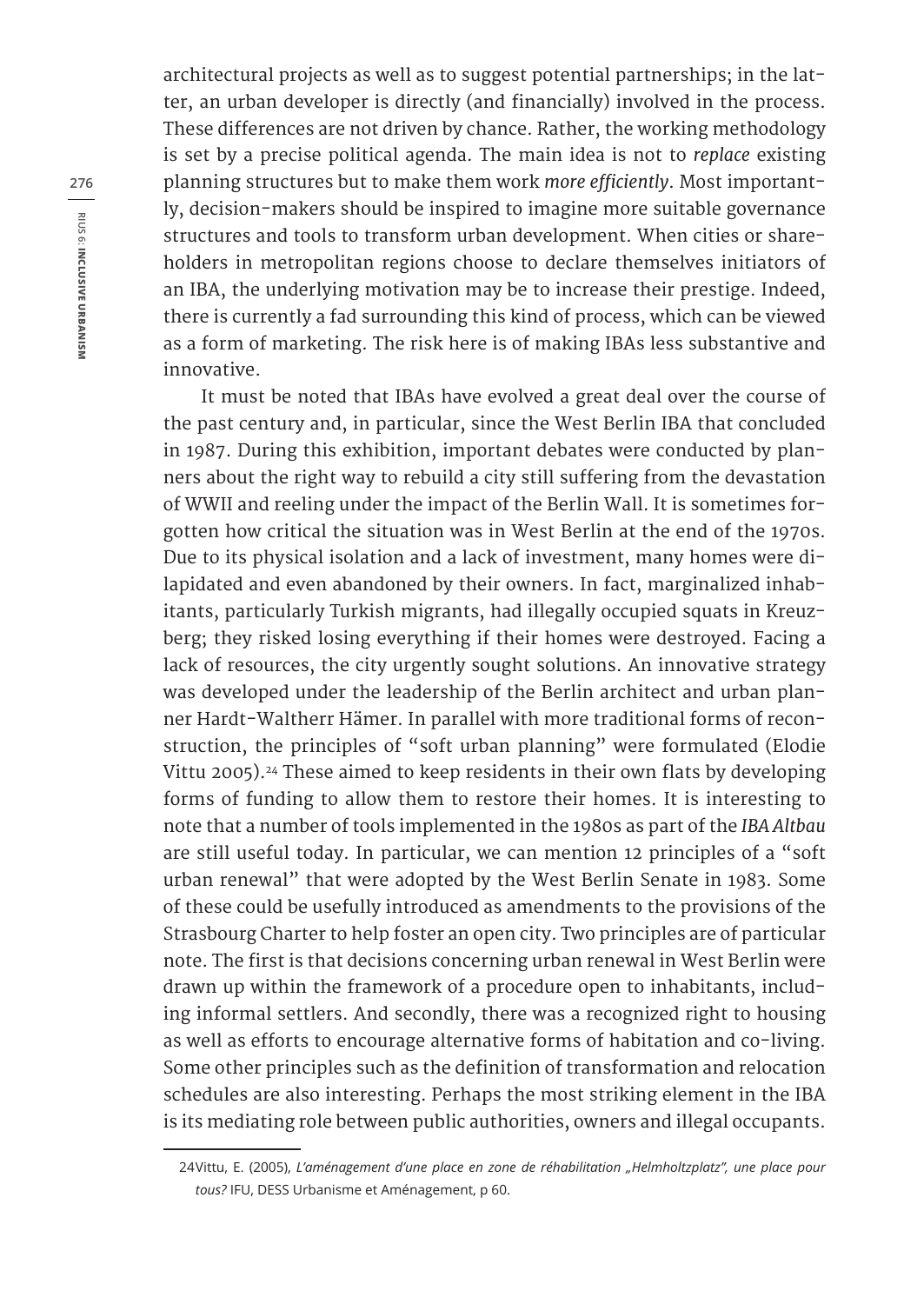Of course, the situation is somewhat different in the city of Strasbourg. Here the number of illegal occupants and squatters is lower than in West Berlin of the 1980s. Many homeless people and migrants<sup>25</sup> are already taken care of by various public agencies and private associations in a "charity cluster" (see Figure 2). Nevertheless, as we have already seen, some actors feel threatened by the motorway project. The objective must be to avoid stressful situations with regard to deadlines and hazardous relocations, as these could disrupt structures fostering the inclusion of migrants. In this case it would be helpful if a neutral structure were established in Strasbourg to play a mediating role. Marginalization is not only a question of material resources but also temporal indecision. An uncertain future is a source of anxiety. In this respect, it would be advisable, before launching the IBA, to involve local charities as well as residents in discussions.



**Figure 4.** A joke on a billboard: "From the motorway to the boulevard metropolitan nightmare" (own photograph).

The more recent IBA held in Hamburg between 2006 and 2013 is also an instructive example of the renovation of a marginalized housing area in a highly cosmopolitan city. This German city initiated collaborative efforts with inhabitants while also making use of studies by local historians. A set of recommendations was produced as a framework for the launch of urban planning and architecture competitions.26 Despite these efforts, however, the

<sup>25</sup>Reminder: 3,000 people in the whole city.

<sup>26</sup>Lecroart, P. (October 2011) *IBA Hambourg 2013: cinquante projets pour fabriquer la métropole,* Note rapide N° 578, IAU IdF.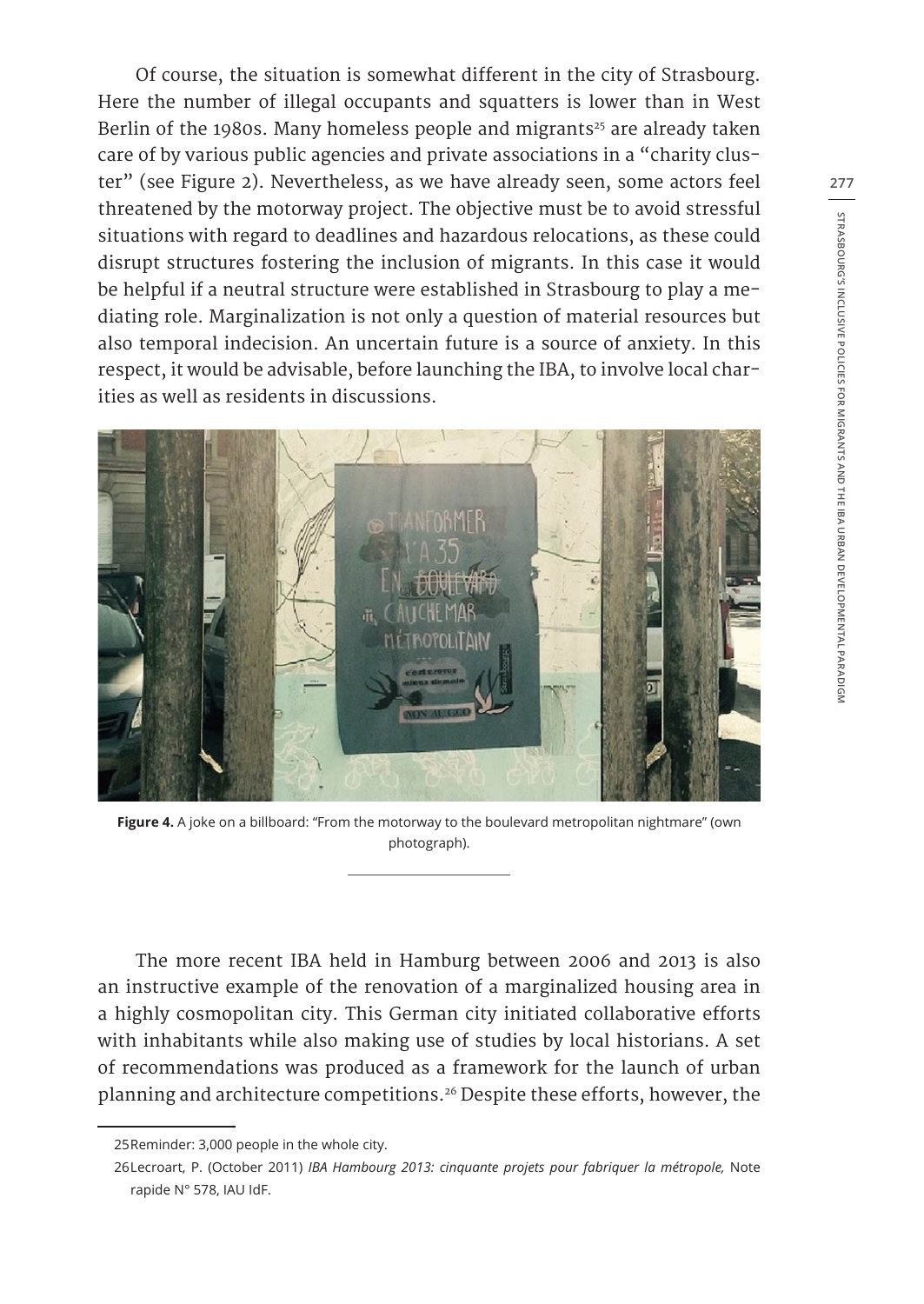project did not always succeed in achieving unanimity. The protest campaign IBA? nigs da! was partly successful in mobilizing various inhabitants.<sup>27</sup> In particular, activists highlighted the risk of gentrification due to new green buildings constructed for the elite.

As we saw, Strasbourg is caught between contradictory aims, namely the wish to transform the motorway area vs. local policies concerning migrants. The decommissioning of the motorway calls into question the proximity of marginalized groups and local structures that assist them in the city centre. This can be viewed as a stumbling block to Lefebvre's theory, which claims the *right to centrality*. However, it has to be pointed out that these are not irreconcilable challenges in terms of territorial foresight and respect for commitments to creating a welcoming city for migrants. The possibility of setting up an IBA like that of Berlin in the 1980s allows us to imagine the creation of a flexible "space for action". One of the other lessons from the IBA Berlin is to understand the importance of the *right to difference*. Indeed, the work conducted in the western part of the formerly divided German capital is highly relevant. For Strasbourg, the particular aim is to give voice to associations that help the inclusion of migrants and enable them to express their point of view in future challenges for urban planning.

Further, in his book *The Right to the City*, Lefebvre also argued for the implementation of a "science of the city" to encourage public and democratic debate on settlement development. Departing from classical planning tools, the IBA-facilitated urban planning can create the right conditions for experimentation and debate. Similarly, the use of scientific committees to accompany the process can be a useful initiative. But the question remains: Will the Strasbourg conurbation be able to seize this opportunity?

<sup>27</sup>Schirg O. (16.6.2013) *Gentrifizierungsdebatte: Wilhelmsburg als Vorbild?* Hamburger Abendblatt.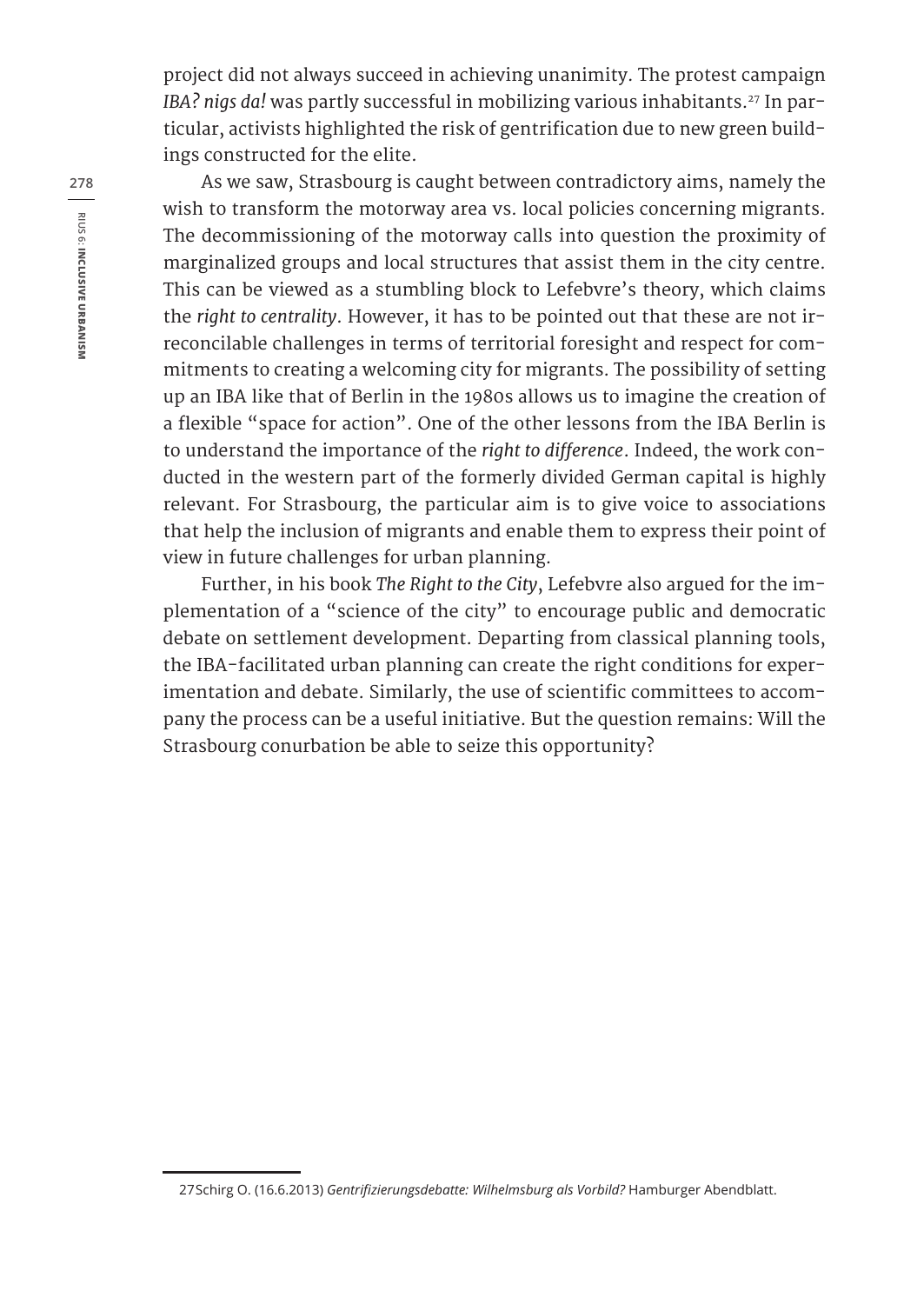#### **6. Conclusion**

Between Strasbourg's city centre and its neighbourhoods to the west, railways tracks and motorways constitute a major barrier: they divide the city. The planned decommissioning of the motorway can be seen as an opportunity to develop a strategy for a more welcoming environment for migrants. At the same time, the metropolitan area of Strasbourg faces great challenges in terms of transportation and inclusion issues. Here it is necessary to innovate and take control of one's destiny. The city must experiment in new ways of conducting urbanism. The IBA in Strasbourg would provide a chance to explore issues of the *right to the city* and help to integrate actors who are often voiceless in the design processes of urban projects. In particular, certain practices should be adopted across sectors to address various social issues. The German methodology seems promising because it apparently facilitates ambitious projects while ensuring better coordination of diverse site-based policies. Furthermore, the "event strategy" of the IBA fosters experimental approaches outside the usual framework of urban planning, revealing solutions to new problems for which conventional tools are ineffective. Strasbourg's charter for the reception of migrants could also be strengthened through the inspiration of an IBA. Clearly, a major highway transformation project raises questions about the inclusive city. Although the implementation process of the IBA Strasbourg has been launched, it is still at a preliminary stage. For this reason, little empirical data is as yet available for analysis.

While an IBA can bring innovative problem-solving to daily working routines, it seems that this tool may be less formalized and rigid in its application in France compared to previous instances. But will it be possible for urban-planning practitioners to extricate themselves from administrative burdens and stimulate local initiatives in an exemplary way? Do the principles of "event strategies", labelling and limited time approaches imply a more participatory and creative output than traditional methods? The IBA will be considered a success insofar as it constitutes more than just a marketing ploy. However, we must view the current popularity of this tool with a healthy degree of scepticism. As an aid to urban planning, it still has to prove its usefulness in resolving the planning challenges of Strasbourg. Certainly, the IBA must be reconciled with the city's strategies of inclusion, which are not only vital for the interest of the community but also to promote the image and reputation of this so-called "European capital of human rights".